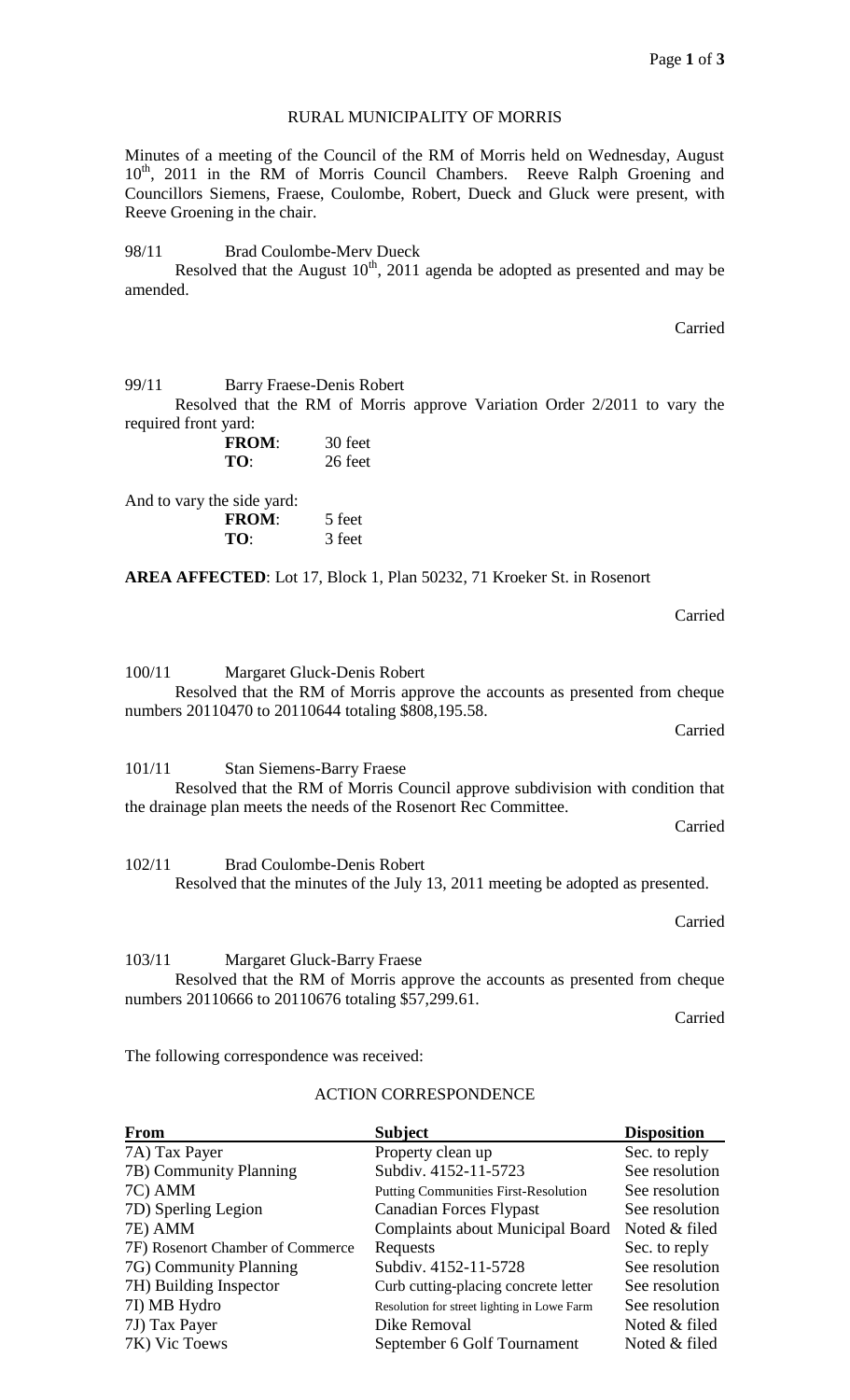### INFO CORRESPONDENCE

| From                               | <b>Subject</b>                       | <b>Disposition</b> |
|------------------------------------|--------------------------------------|--------------------|
| 8A) CLPA                           | Government Road                      | Noted & filed      |
| 8B) PlayQuest Questic              | Playground Equipment                 | Noted & filed      |
| 8C) Genivar                        | 30 <sup>th</sup> Anniversary         | Noted & filed      |
| 8D) Ginew Cultural Grp.            | <b>Donation Request</b>              | Noted & filed      |
| 8E) MB Culture, Heritage & Tourism | 2011 Grant Application               | Noted & filed      |
| 8F) MB EMO                         | PR. State of Emergency               | Noted & filed      |
| 8G) RCMP                           | Year in Review                       | Noted & filed      |
| 8H) Pembina Threshermens           | <b>Annual Reunion Days</b>           | Noted & filed      |
| 8I) Sperling Fire Inspector        | <b>Fire Safety Report</b>            | Noted & filed      |
| 8J) St-Malo Shoreline Workshop     | Workshop                             | Noted & filed      |
| 8K) Assistant Deputy Minister      | Ron Wells retirement                 | Noted & filed      |
| 8L) MTS                            | Damage to lines                      | Noted & filed      |
| 8M) Associated Engineering         | <b>Grand Opening</b>                 | Noted & filed      |
| 8N) Manitoba                       | <b>Request for Drainage Approval</b> | Noted & filed      |
| 8O) MB South Central               | <b>Noxious Weeds</b>                 | Noted & filed      |

## NEW ADDITIONAL CORRESPONDENCE

| <b>From</b>                  | <b>Subject</b>                           | <b>Disposition</b> |
|------------------------------|------------------------------------------|--------------------|
| 9A) Ed Penner                | Performance Bond Refunds                 | Approved           |
| 9B) RM of Morris             | Performance Bonds                        | Noted & filed      |
| 9C) Planning Branch          | Subdivision approval withdrawn           | Noted & filed      |
| 9D) Defib Canada             | <b>Facility Compliance</b>               | Noted & filed      |
| 9E) Pub Utilities Board      | <b>Water/Sewer Rates</b>                 | Noted & filed      |
| 9F) Pub Utilities Board      | <b>Clarification Requests</b>            | Noted & filed      |
| 9G) Abe's Mini-Excavating    | <b>Basement Flooding/Repair Estimate</b> | Noted & filed      |
| 9H) Property Registry        | Survey corrections                       | Noted & filed      |
| 9I) Wild Pink Yonder Society | <b>Breast Cancer Fundraiser</b>          | Noted & filed      |
| 9J) RM of Morris             | <b>By-Law Beautification</b>             | Noted & filed      |

### 104/11 Stan Siemens-Brad Coulombe

WHEREAS, Manitoba's municipalities are struggling to meet a growing list of challenges and responsibilities, including health care, affordable housing and infrastructure;

WHEREAS, the most pressing of these is the growing backlog of infrastructure in need of repair and replacement, including potholed streets and roads; deteriorating sewer and water mains; and aging public facilities such as playgrounds and community centres;

WHEREAS, Manitoba's municipal infrastructure deficit has been estimated at more than \$11 billion, or \$10,000 per resident, which is beyond the capacity of municipal governments and local property taxpayers;

WHEREAS, the Rural Municipality of Morris has infrastructure needs including the establishment or expansion of waste water lagoons, as well as the establishment of a new sewer line;

WHEREAS, this infrastructure deficit has serious consequences for the quality of life of our residents and the economic well-being of our community and province;

THEREFORE BE IT RESOLVED that the RM of Morris calls on all parties in the October 4 provincial election to put communities first and commit to reallocating a portion of the tax revenue the Manitoba Government collects in our communities to repairing and upgrading our infrastructure.